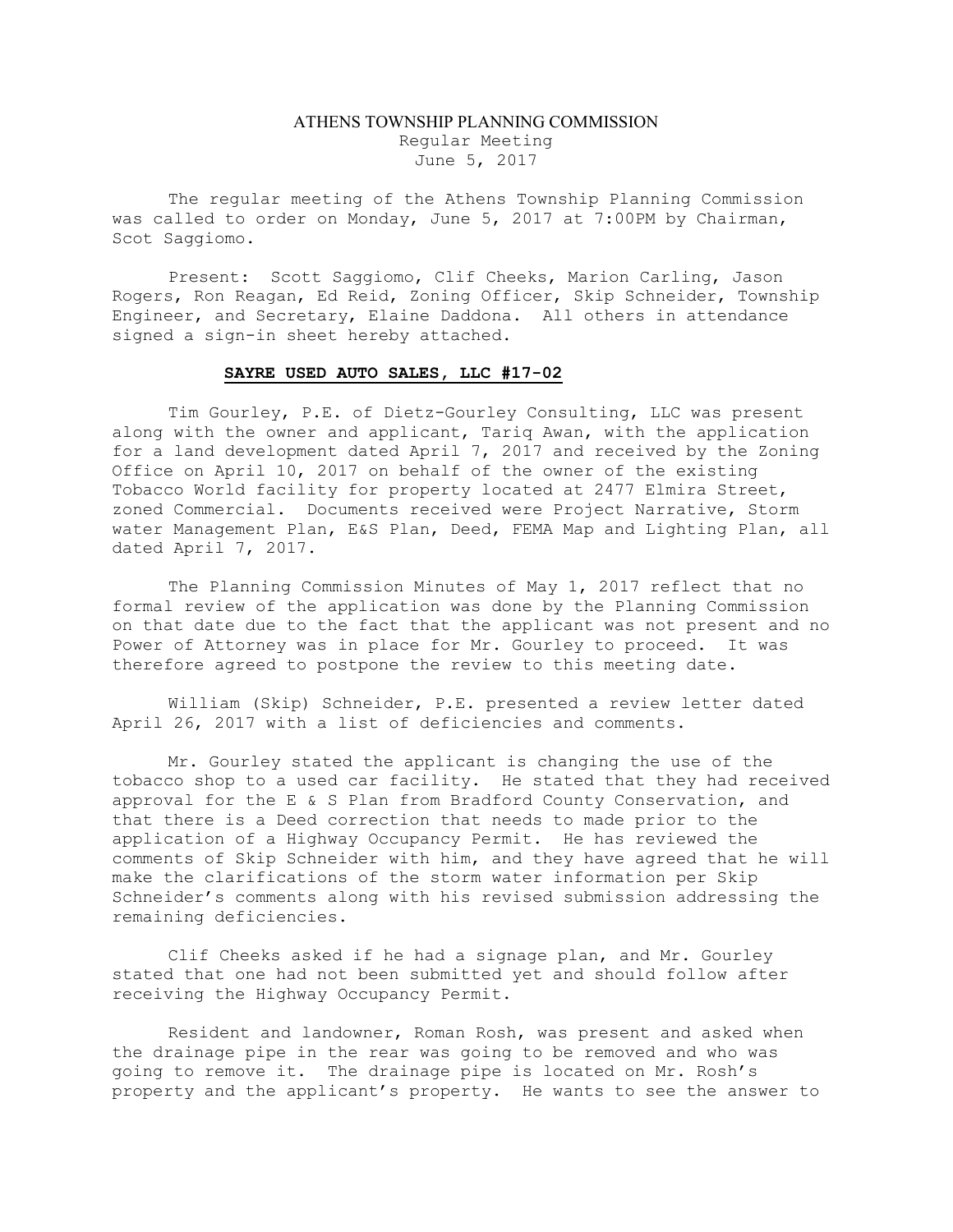Page 2 ATHENS TWP. PLANNING COMM'N June 5, 2017

this question in writing. Ed Reid, Zoning Officer, was asked about the drainage pipe and he stated that he was not aware of the existence of this pipe with the prior owner. Skip Schneider and Tim Gourley felt that this could be resolved with the completion of the storm water plan when the development has been approved by Athens Township.

 Mr. Rosh asked who discovered the Deed discrepancy, and Mr. Gourley stated his surveyor found the error. Mr. Rosh then asked if there was a dumpster shown on the Plan, and it was stated "no". Mr. Rosh stated there was a right-of-way on the south side of this property, that he is the owner of that right-of-way, and there is no provision for this project due to what is stated in the previous Deed transfer of this property. The Planning Commission stated that this kind of discrepancy should be discussed and addressed with the attorneys who represent the parties involved. Mr. Rosh then stated that he had a problem with the "meets and bounds" of the survey. Mr. Gourley stated that he would talk with the surveyor and verify the documentation and the level of precision in this matter. Mr. Rosh asked if there was a provision for a fence, and Mr. Gourley stated no fence was proposed for the project. Mr. Rosh also questioned how tractor trailers were going to access the property.

 Mr. Gourley stated that he would like to postpone the formal review of this application until the Deed is corrected. In the meantime, he would address the comments and deal with PennDOT for the Highway Occupancy Permit as he needs to submit a plan to PennDOT and get their comments prior to a final submission.

 The Planning Commission agreed to list the discrepancies for the applicant's Engineer as follows:

- 1. Need to address comments of Skip Schneider in his letter dated April 26, 2017 (copy attached).
- 2. Need Lighting Plan submitted.
- 3. Need the pavement width on Elmira Street shown on the Plan.
- 4. Need a sign package submitted.
- 5. Need the drive aisle addressed as far as the width on the Plan.
- 6. Need to add a note on the Plan that the drainage pipe on the southwest corner needs to be removed.
- 7. Need to verify the lot areas on the Plan.
- 8. Need to provide a corrected Deed.

COMMENT: Need to submit a letter to the Athens Township Planning Commission requesting an extension of time for the land development submission.